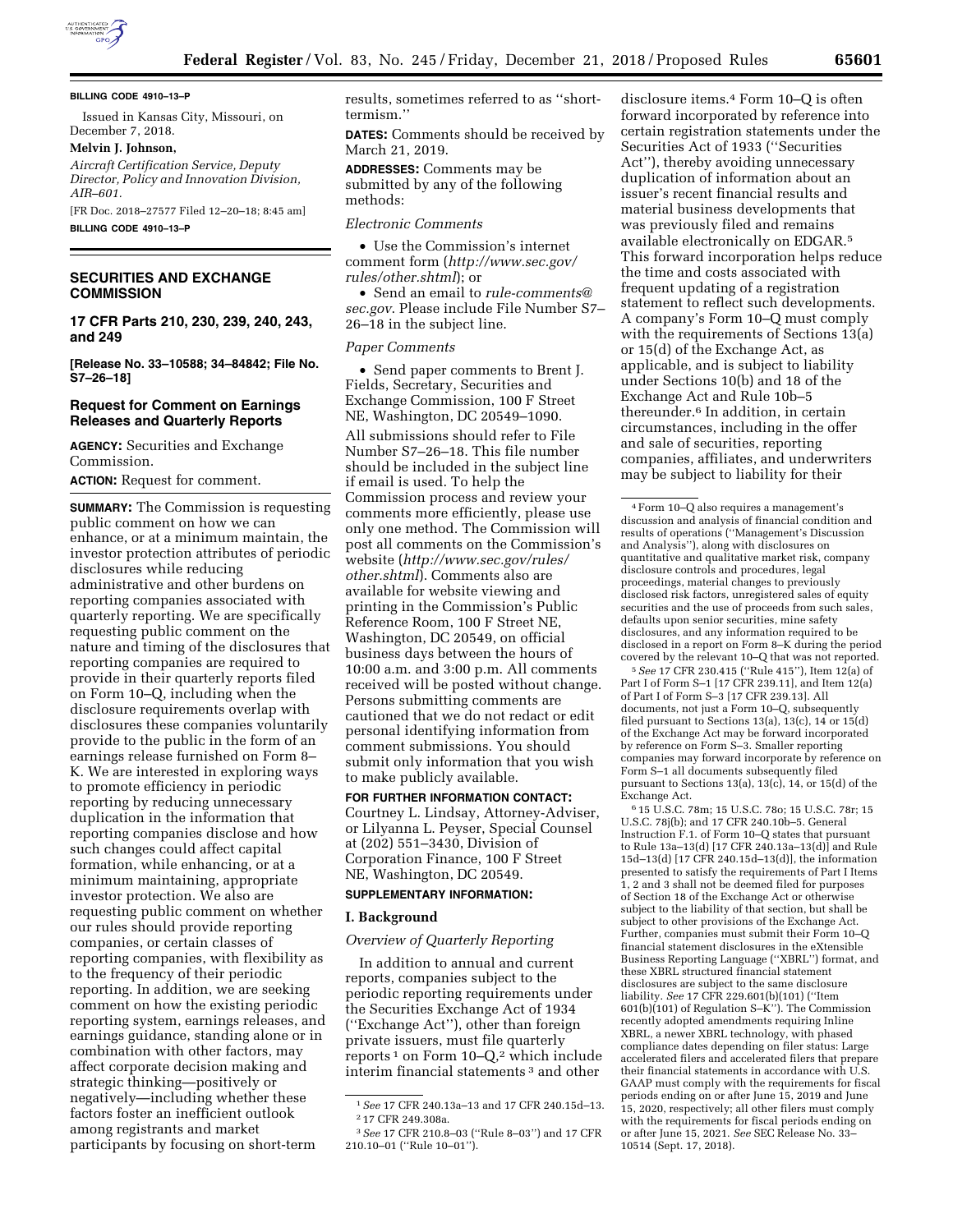disclosure in Form 10–Q under Sections 11, 12, and 17 of the Securities Act.7

By contrast, foreign private issuers 8 subject to the periodic reporting requirements of the Exchange Act are required to file annual reports, but are not required to file quarterly reports.9 Foreign private issuers are required to furnish reports on Form 6–K to the extent that the ''issuer (i) makes or is required to make public pursuant to the law of the jurisdiction of its domicile or in which it is incorporated or organized, or (ii) files or is required to file with a stock exchange on which its securities are traded and which was made public by that exchange, or (iii) distributes or is required to distribute to its security holders.'' 10 Among other information required to be furnished in this context, foreign private issuers must disclose material information about changes in business, changes in management or control, changes in the registrant's

8A foreign private issuer is any foreign issuer other than a foreign government, except for an issuer that has more than 50% of its outstanding voting securities held of record by U.S. residents and any of the following: A majority of its officers or directors are citizens or residents of the United States; more than 50% of its assets are located in the United States; or its business is principally administered in the United States. *See* 17 CFR 230.405 and 17 CFR 240.3b–4(c). Foreign private issuers with a class of securities listed on the NYSE or NASDAQ must submit semi-annual unaudited financial information under cover of Form 6–K within six months following the end of the second fiscal quarter. *See* NYSE Rule 203.03 and NASDAQ Rule 5250(c)(2). Similarly, Item 8.A.5 of Form 20– F requires a foreign private issuer to include interim financial statements when its registration statement is dated more than nine months after the end of the last audited financial year. In addition, foreign private issuers may have more frequent reporting requirements based on the laws of their home country.

9 Issuers conducting Tier 2 offerings under Regulation A also are required to file annual and semi-annual reports, as well as current reports, with the Commission, but are not required to file quarterly reports. *See* 17 CFR 230.257(b). 10 17 CFR 249.306.

There are many jurisdictions and foreign exchanges that have quarterly reporting requirements similar to the United States, including Canada, Hong Kong and Japan.15 The European Union and other jurisdictions, by contrast, recently developed requirements that differ from those in the United States to address concerns about the frequency of reporting. The evolution of reporting requirements in these jurisdictions may inform the policy considerations presented by potential changes to the United States reporting system. In 2004, the European Union adopted the Transparency Directive (2004/109/EC), which governs the ongoing disclosure requirements for companies whose securities are listed on a European Economic Area (''EEA'')-regulated market.16 The Transparency Directive required listed companies to publish a quarterly report, known as the interim management statement ("IMS").<sup>17</sup>

12 17 CFR 249.306.

14 15 U.S.C. 77k; 15 U.S.C. 77l; 15 U.S.C. 77q.

15*See* Hong Kong Stock Exchange Listing Rule 18.66, National Instrument 51–102 Continuous Disclosure Obligations (Canada), and Financial Instruments and Exchange Act (Act No. 25 of 1948) (Japan).

16 Directive 2004/109/EC on the Harmonisation of Transparency Requirements in Relation to Information about Issuers Whose Securities Are Admitted to Trading on a Regulated Market and Amending Directive 2001/34/EC (Dec. 15, 2004) (OJ L 390, 31.12.2004, p.38–57) (''Transparency Directive'').

17A key argument in favor of quarterly reports was to increase investor protection and investor confidence, as well as to ''close the transparency gap between the USA and the EU.'' *See* Thomas Schleicher & Martin Walker, *Are Interim Management Statements Redundant?* 233 (Mar. 2015), *available at [http://dx.doi.org/10.1080/](http://dx.doi.org/10.1080/00014788.2014.1002444) [00014788.2014.1002444](http://dx.doi.org/10.1080/00014788.2014.1002444)* (''Are Interim Management Statements Redundant?''). Prior to the Transparency

Unlike a quarterly report on Form 10– Q, an IMS did not require financial statements, but rather, needed to include only a ''general description of the [company's] financial position and performance since the last half-yearly or annual report and [explain] any material events and transactions that have since taken place.'' 18

In 2013, the EU adopted the Revised Directive on transparency requirements (2013/50/EU), or the Revised Transparency Directive, which abolished the requirement to publish IMSs.19 Although a report that preceded the Revised Transparency Directive noted that IMSs were generally wellperceived by market participants,20 the Revised Transparency Directive noted that the IMSs were a burden for small and medium-sized issuers 21 without being necessary for investor

<sup>18</sup> See Transparency Directive, *supra* note 16. Commentators observed that ''IMSs are lightly regulated trading statements with management retaining considerable control over form and content'' and that ''the issuer can choose which financial statement line item, if any, to comment on ." See Are Interim Management Statements

Redundant?, *supra* note 17.

19 Directive 2013/50/EU Amending Directive 2004/109/EC on the Harmonisation of Transparency Requirements in Relation to Information About Issuers Whose Securities are Admitted to Trading on a Regulated Market, Directive 2003/71/EC on the Prospectus to be Published When Securities are Offered to the Public or Admitted to Trading and Commission Directive 2007/14/EC Laying Down Detailed Rules for the Implementation of Certain Provisions of Directive 2004/109/EC of the European Parliament and of the Council of 22 October 2013 Amending Directive 2004/109/EC, (Oct. 22, 2013) (OJ L 294, 6.11.2013, p. 13–27). This followed the 2010 European Commission report reviewing the operation of the Transparency Directive, which considered whether quarterly disclosures contributed to undue focus on nearterm results. The report noted that abolishing the quarterly information requirement would alleviate pressure on issuers and establish incentives for a longer-term vision. *See* Report from the Commission to the Council, the European Parliament, the European Economic and Social Committee and the Committee of the Regions— Operation of Directive 2004/109/EC on the Harmonisation of Transparency Requirements in Relation to Information About Issuers Whose Securities are Admitted to Trading on a Regulated Market (May 27, 2010) (SEC 611) (''EU Commission

<sup>20</sup> See EU Commission Report, *supra* note 19. 21*See* Commission Recommendation of 6 May 2003 Concerning the Definition of Micro, Small and Medium-Sized Enterprises, (May 5, 2003) (OJ L 124 20.5.2003, p. 36–41) (defining ''micro,'' ''small'' and ''medium-sized'' enterprises as ''enterprises which employ fewer than 250 persons and which have an annual turnover not exceeding EUR 50 million, and/or an annual balance sheet total not exceeding EUR 43 million'' and further clarifying that ''small'' enterprises as those that ''[employ] fewer than 50 persons and whose annual turnover and/or annual balance sheet total does not exceed EUR 10 million.'').

<sup>7</sup> 15 U.S.C. 77k; 15 U.S.C. 77l; and 15 U.S.C. 77q. Each of these provisions, which we reference throughout this Request for Comment, imposes liability on companies in certain instances for making any untrue statements of a material fact or omitting to state a material fact necessary in order to make the statements made, in the light of the circumstances under which they were made, not misleading. Liability under certain of these provisions, such as Sections 11 and 12 of the Securities Act and Section 18 of the Exchange Act, attaches only to documents that are filed with the Commission or incorporated by reference into a Securities Act registration statement. For example, Section 11 liability can result from disclosure in a Form 10–Q that is incorporated by reference into a Securities Act registration statement. There are instances, however, when liability may attach to documents that are not deemed to be filed. For example, liability under Section 10(b) and Rule 10b–5 of the Exchange Act may attach to documents that are furnished to, in addition to documents that are filed with, the Commission.

auditors,11 the financial condition and results of operations, material legal proceedings, and related party transactions.12 Foreign private issuers are subject to liability for the disclosures they make in Form 6–K under Section 10(b) of the Exchange Act and Rule 10b– 5 thereunder.13 In addition, foreign private issuers, affiliates and underwriters are subject to liability for the disclosures they make in Form 6–K under Sections 11, 12, and 17 of the Securities Act 14 to the extent the Form 6–K is incorporated by reference into a Securities Act registration statement.

<sup>11</sup>Commission rules and forms use various terms to refer to the accountant that is independent and performs the audit and review of the registrant's financial statements as required by Regulation S–X. For example, Rule 2–01 of Regulation S–X uses the term ''auditor'' interchangeably with ''certified public accountant,'' ''public accounting firm,'' or ''public accountant.'' Form 6–K uses the term ''certifying accountants.'' In this Request for Comment, we refer to these accountants as ''auditors.''

<sup>13</sup> 15 U.S.C. 78j; 17 CFR 240.10b–5.

Directive, most European Union member states required only semi-annual and annual reports, although several countries required quarterly reports, specifically: Finland, Greece, Portugal, Sweden, Italy, and Spain.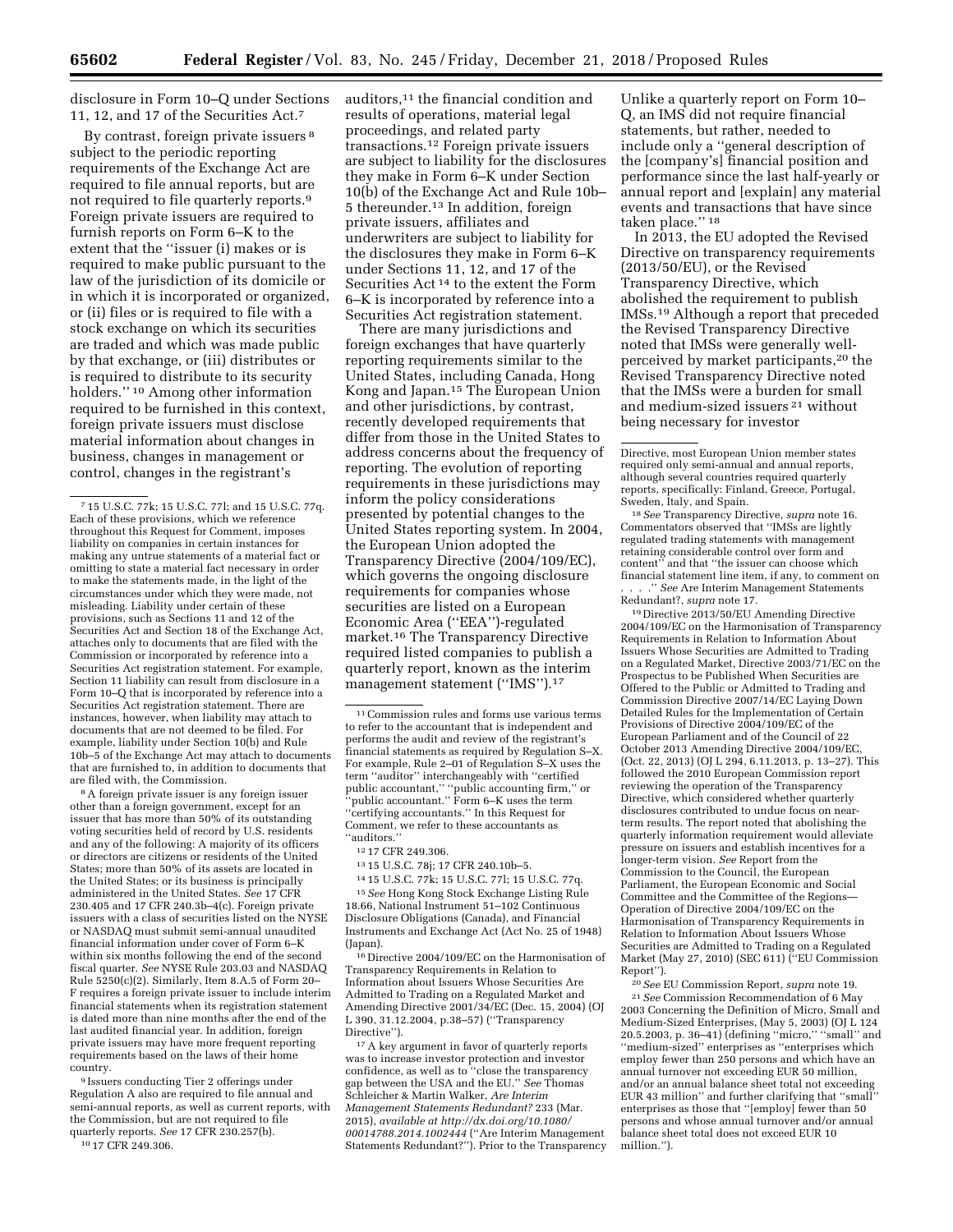protection.22 Furthermore, the IMSs were thought to encourage a focus on short-term performance and discourage long-term investment.23

Under the Revised Transparency Directive, a European Union member state may require issuers to publish additional periodic financial information on a more frequent basis than the annual or half-yearly reports only under specific conditions.24 Companies may nonetheless publish quarterly information on a voluntary basis.

In addition, effective November 7, 2014, the Financial Conduct Authority (''FCA'') of the United Kingdom 25 eliminated IMS requirements. Issuers are permitted to continue to publish IMSs on a voluntary basis, but the FCA does not treat them as regulated information.26 A 2017 market survey found that, in a sample of 516 U.K. companies, 471 (91.3%) continued issuing quarterly reports in 2015.27 A more recent analysis found that

<sup>23</sup> See the Revised Transparency Directive at 13 (''Those obligations also encourage short-term performance and discourage long-term investment. In order to encourage sustainable value creation and long-term oriented investment strategy, it is essential to reduce short-term pressure on issuers and give investors an incentive to adopt a longer term vision. The requirement to publish interim management statements should therefore be abolished.'').

24Specifically, more frequent reporting may be instituted if, after an assessment of the impacts, it is shown that such additional requirement does not lead to (a) an excessive focus on short-term results and performance of the issuers and (b) to a negative impact on the access of small and medium sized issuers to regulated markets.

25The FCA is the conduct regulator for financial services firms and financial markets in the United Kingdom and the prudential regulator for many of those firms.

26*See Removing the Transparency Directive's Requirement to Publish Interim Management Statements,* Financial Conduct Authority (Nov. 2014), *available at [https://www.fca.org.uk/](https://www.fca.org.uk/publication/policy/ps14-15.pdf) [publication/policy/ps14-15.pdf](https://www.fca.org.uk/publication/policy/ps14-15.pdf)*.

27*See* Suresh Nallareddy, Robert Pozen & Shivaram Rajgopal, *Consequences of Mandatory Quarterly Reporting: The U.K. Experience,*  Columbia Business School Research Paper No. 17– 33 (Mar. 1, 2017), *available at [https://ssrn.com/](https://ssrn.com/abstract=2817120)  [abstract=2817120](https://ssrn.com/abstract=2817120)* (the survey also found evidence that the companies that ceased issuing quarterly reports were smaller than average, were less likely to provide marginal guidance in mandatory reporting, and were more likely to be in the energy industry). *See also* PricewaterhouseCoopers' survey on quarterly reporting for listed companies and transition to IFRS 16 (Nov. 9, 2017), *available at [https://www.pwc.no/no/publikasjoner/](https://www.pwc.no/no/publikasjoner/kapitalmarkedstjenester/PwC-survey-quarterly-reporting-listed-companies-and-transition-ifrs-16.pdf) [kapitalmarkedstjenester/PwC-survey-quarterly](https://www.pwc.no/no/publikasjoner/kapitalmarkedstjenester/PwC-survey-quarterly-reporting-listed-companies-and-transition-ifrs-16.pdf)[reporting-listed-companies-and-transition-ifrs-](https://www.pwc.no/no/publikasjoner/kapitalmarkedstjenester/PwC-survey-quarterly-reporting-listed-companies-and-transition-ifrs-16.pdf)[16.pdf](https://www.pwc.no/no/publikasjoner/kapitalmarkedstjenester/PwC-survey-quarterly-reporting-listed-companies-and-transition-ifrs-16.pdf)* (finding that 5% of surveyed companies stated that they would not continue to report quarterly or had not yet made a decision).

''between October 2016 and [August 2017], the number of [Financial Times Stock Exchange (''FTSE'')] 100 companies issuing quarterly reports fell by nearly a fifth, from 70 to 57. Among the FTSE 250, the figure fell by a quarter, from 111 to 83.'' 28

We also note that a 2017 study found that when quarterly reporting was no longer required of U.K. companies in 2014, there was no significant difference between the levels of corporate investment of the U.K. companies that stopped quarterly reporting and those that continued quarterly reporting.29 There was, however, a general decline in the analyst coverage of those companies that reduced the frequency of reporting.30

## *Observations on Quarterly Reporting and Earnings Release Practices*

Many companies required to file Form 10–Q also voluntarily communicate certain quarterly financial results through earnings releases.31 Federal securities laws do not require reporting companies to publish earnings releases, conduct earnings calls with investors and analysts, or issue forward-looking earnings guidance.32 To the extent that a company makes such communications, neither the disclosure of specific information, nor the structure of that information, is regulated by the Commission. The Commission does, however, regulate the presentation of certain financial measures by reporting companies, including in their earnings releases.33 To the extent that a company

28Owen Walker, *The Long and Short of the Quarterly Reports Controversy,* Financial Times (July 1, 2018), *available at [https://www.ft.com/](https://www.ft.com/content/e61046bc-7a2e-11e8-8e67-1e1a0846c475)  [content/e61046bc-7a2e-11e8-8e67-1e1a0846c475](https://www.ft.com/content/e61046bc-7a2e-11e8-8e67-1e1a0846c475)*.

29*See* Robert Pozen, Suresh Nallareddy & Shivaram Rajgopal, *Impact of Reporting Frequency on UK Companies,* CFA Institute Research Foundation (Mar. 2017).

30 *Id.* 

 $^{\rm 31}\!$  Among all Form 10-Qs filed with the Commission in calendar year 2017, we estimate that 63% were accompanied by prior or concurrent earnings releases furnished on Form 8–K. For Form 10-Qs filed by S&P 500 and S&P 1500 Super Composite companies in calendar year 2017, we estimate that 97% and 98%, respectively were accompanied by prior or concurrent earnings releases furnished on Form 8–K.

32The term ''earnings release'' as used in this Request for Comment means a public announcement or release by a company, or person acting on its behalf, of material non-public information regarding a company's results of operations or financial condition for a completed quarterly or annual financial period. The requirements of Item 2.02 of Form 8–K are triggered by the disclosure of this information. Forwardlooking information provided by a company to its investors on a quarterly basis in a method other than Form 8–K or Form 10–Q is referred to as ''forward-looking earnings guidance'' or ''earnings guidance.''

33*See* 17 CFR 244.100 and 17 CFR 229.10. In addition, earnings releases and related

elects to make a public announcement or release of earnings information,34 it must furnish the earnings release on Form 8–K.35

While some companies provide earnings releases in advance of the corresponding Form 10–Q filings, many companies now issue earnings releases concurrently with their Form 10–Q filings.36 Given the potential overlap between the financial information provided in the earnings release and the Form 10–Q, some market participants view the Form 10–Q primarily as a compliance document that subsequently (or concurrently) confirms the material information about the quarterly period included in an earnings release issued before (or at the same time as) the Form 10–Q.37 Other market participants, however, view the Form 10–Q as distinct from earnings releases and as an

34 Generally, a company publishes an earnings release prior to the occurrence of any associated conference call with investors and analysts.

35*See* Item 2.02 of Form 8–K [17 CFR 249.308]. Forms 8–K that are furnished to, as opposed to filed with, the Commission are not automatically incorporated into Securities Act registration statements or subject to liability under Section 18 of the Exchange Act; however, they are subject to liability under Section 10(b) and Rule 10b–5 of the Exchange Act. An issuer also may choose to file, rather than furnish, earnings release information on Form 8–K, for example, in order to ensure that a registration statement currently in use does not contain a material omission of the information contained in an earnings release.

36*See* Arif, Salman et. al. *A Growing Disparity in Earnings Disclosure Mechanisms: The Rise of Concurrently Released Earnings Announcements and 10–Ks* (June 6, 2018), Kelley School of Business Research Paper No. 16–50, *available at [https://](https://ssrn.com/abstract=2801701) [ssrn.com/abstract=2801701](https://ssrn.com/abstract=2801701)* (stating that ''the fraction of concurrent [earnings releases and Form 10–Q filings] has increased from 20% in 2002 to more than 60% by 2015'') (''A Growing Disparity in Earnings Disclosure Mechanisms'').

37*See The Promise of Market Reform,* Nasdaq, (May 2017), *available at [https://](https://business.nasdaq.com/media/Nasdaq_Blueprint_to_Revitalize_Capital_Markets_April_2018_tcm5044-43175.pdf) [business.nasdaq.com/media/Nasdaq](https://business.nasdaq.com/media/Nasdaq_Blueprint_to_Revitalize_Capital_Markets_April_2018_tcm5044-43175.pdf)*\_*Blueprint*\_*to*\_ *[Revitalize](https://business.nasdaq.com/media/Nasdaq_Blueprint_to_Revitalize_Capital_Markets_April_2018_tcm5044-43175.pdf)*\_*Capital*\_*Markets*\_*April*\_*2018*\_*tcm5044- [43175.pdf](https://business.nasdaq.com/media/Nasdaq_Blueprint_to_Revitalize_Capital_Markets_April_2018_tcm5044-43175.pdf)* (stating that ''companies provide key data via an earnings press release each quarter'' and that ''[f]or virtually all investors, the press release is the quarterly report. Yet companies are then required to file a formal Form 10–Q . . . which is complex, time-consuming, and provides little additional actionable information that cannot be found in the press release'') (''The Promise of Market Reform''). *See, also,* Diamond, Colin J. and Irina Yevmenenko, *Earnings Releases and Earnings Calls,* White & Case LLP (2015), *available at [https://](https://www.whitecase.com/sites/whitecase/files/files/download/publications/article-earnings-releases-and-earnings-calls.pdf)  [www.whitecase.com/sites/whitecase/files/files/](https://www.whitecase.com/sites/whitecase/files/files/download/publications/article-earnings-releases-and-earnings-calls.pdf) [download/publications/article-earnings-releases](https://www.whitecase.com/sites/whitecase/files/files/download/publications/article-earnings-releases-and-earnings-calls.pdf)[and-earnings-calls.pdf](https://www.whitecase.com/sites/whitecase/files/files/download/publications/article-earnings-releases-and-earnings-calls.pdf)* (stating that ''earnings releases and calls are among the most material announcements that reporting companies make'' and ''often result in significant movements in a reporting company's stock price,'' and that ''a company's stock price usually is not affected by the filing of its Form 10–K or Form 10–Q following a corresponding earnings release, because all material information has already been disclosed in the earnings release'').

<sup>22</sup>*See* Revised Transparency Directive, *supra* note 19 at 13 (''The obligations to publish interim management statements or quarterly financial reports represent an important burden for many small and medium-sized issuers whose securities are admitted to trading on regulated markets,<br>without being necessary for investor protection.").

communications are subject to the antifraud provisions of the federal securities laws.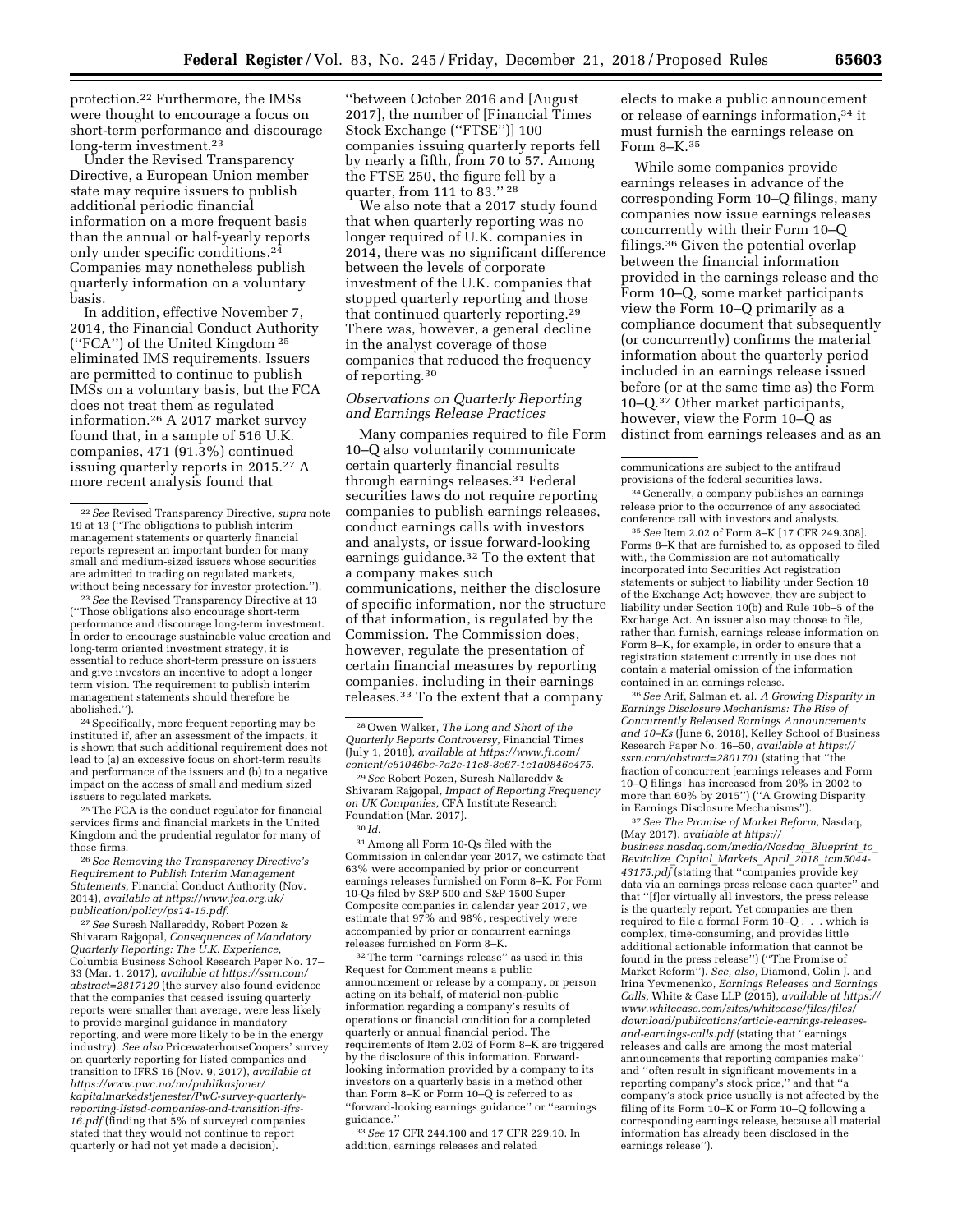essential component of market transparency.38

Form 10–Q typically contains most, if not all, of the historical information presented in an earnings release along with additional information, such as the financial disclosures required by U.S. GAAP. The information in Form 10–Q is typically provided in greater detail than in an earnings release and is easier to machine process and analyze, through the aggregation of results and comparison across filers, because it is required to be structured in interactive data format. While financial statements in Form 10–Q are unaudited, Regulation S–X 39 specifies that the interim financial statements included in Form 10–Q must be reviewed by an auditor 40 and U.S. GAAP prescribes the form and content of interim financial statements.41 In addition, the Form 10– Q requires certification by the principal executive and financial officers of the

39Rules 8–03 and 10–01(d).

40The Public Company Accounting Oversight Board (''PCAOB'') is generally the standard-setter for audit and review procedures in the United States. The PCAOB's AS 4105, *Reviews of Interim Financial Information,* addresses the auditor requirements for reviews of interim financial information.

41Financial Accounting Standards Board (''FASB'') *Accounting Standards Codification (*''*ASC*''*) 270: Interim Reporting* also provides recognition and measurement guidance for interim periods. The Commission has designated the FASB as the private-sector accounting standard setter for United States financial reporting purposes. Section 108 of the Sarbanes-Oxley Act amended Section 19 of the Securities Act to provide that the Commission ''may recognize, as 'generally accepted' for purposes of the securities laws, any accounting principles established by a standard setting body that met certain criteria.'' The Commission has determined that the FASB satisfies the criteria in Section 19 and, accordingly, the FASB's financial accounting and reporting standards are recognized as ''generally accepted'' for purposes of the federal securities laws. *See Policy Statement: Reaffirming the Status of the FASB as a Designated Private-Sector Standard Setter,* Release No. 33–8221 (Apr. 25, 2003) [68 FR 23333 May 1, 2003].

reporting company.42 A Form 8–K, however, is not subject to such requirements. Some of the potential changes and flexibility described in this Request for Comment, therefore, may require coordination with standardsetters, such as the FASB, PCAOB, as well as the stock exchanges and appropriate quoting venues.

# **II. Purpose of Request for Comment**

The purpose of this Request for Comment is to solicit public input on the nature, timing, format and frequency of periodic reporting, as well as the relationship between the periodic reports that Exchange Act reporting companies must provide and the earnings releases that they must furnish on Form 8–K, to the extent they choose to issue such releases. We seek to understand how we might simplify the process by which investors access, process, and evaluate information, for example, by relieving any burdens associated with investors' efforts to compare an earnings release and Form 10–Q to identify information that is new or different. We also are interested in exploring how we might enhance, or at a minimum maintain, the investor protection benefits of disclosure, while reducing the costs (including time) 43 that companies spend complying with quarterly reporting requirements. For example, we seek comment on the potential benefits and drawbacks of providing an option for companies that issue earnings releases to use the releases to satisfy the core disclosure requirements of Form 10–Q.

In addition, we are seeking comment on how the periodic reporting system, earnings releases, and earnings guidance may affect corporate decision making and strategic thinking—positively and negatively—including whether it fosters an inefficient outlook among registrants and market participants by focusing on short-term results. For example, some market participants have urged companies to ''move away from providing'' earnings per share guidance

that companies give and instead put more focus in Form 10-Qs on demonstrating progress made against the company's long-term strategic plan.44

In the past, the Commission has received input related to some of the issues discussed in this Request for Comment.45 Most recently, we requested comment on issues related to the frequency of reporting in our Concept Release on business and financial disclosure requirements in Regulation S–K (''Concept Release'').46 As we continue to evaluate this topic, we are soliciting additional input from the public on issues related to the nature, timing, format, and frequency of reporting in the context of the more narrow scope of this Request for Comment. The Commission encourages commenters to provide any data and information that could help us quantify the effects of the approaches discussed herein on capital formation and investor protection.

### **III. Issues for Consideration**

# *A. Information Content Resulting From the Quarterly Reporting Process*

Certain material information required by Form 10–Q is frequently provided in earnings releases. However, in our observation, there is variation in the items and methods of presentation in earnings releases. Companies often report certain financial (and statistical) information such as net income, earnings per share, and net sales, and some may include condensed income statements, balance sheets, and cash flow statements along with segment information. This financial information

45*See, e.g., Final Report of the Advisory Committee on Improvements to Financial Reporting to the United States Securities and Exchange Commission,* Advisory Committee on Improvements to Financial Reporting, (Aug. 1, 2008), *available at [https://www.sec.gov/about/](https://www.sec.gov/about/offices/oca/acifr/acifr-finalreport.pdf)  [offices/oca/acifr/acifr-finalreport.pdf.](https://www.sec.gov/about/offices/oca/acifr/acifr-finalreport.pdf) See also, e.g.,*  Final Rule: Conditions for Use of Non-GAAP Financial Measures, Release No. 33–8176; 34–47226 (Jan. 22, 2003), *available at [https://www.sec.gov/](https://www.sec.gov/rules/final/33-8176.htm)  [rules/final/33-8176.htm.](https://www.sec.gov/rules/final/33-8176.htm)* 

46*See* Business and Financial Disclosure Required by Regulation S–K, Release No. 33–10064; 34–77599 (Apr. 13, 2016) [81 FR 23916 (Apr. 22, 2016)], *available at [https://www.sec.gov/rules/](https://www.sec.gov/rules/concept/2016/33-10064.pdf) [concept/2016/33-10064.pdf.](https://www.sec.gov/rules/concept/2016/33-10064.pdf)* Comment letters related to the Concept Release are *available at [https://www.sec.gov/comments/s7-06-16/](https://www.sec.gov/comments/s7-06-16/s70616.htm) [s70616.htm.](https://www.sec.gov/comments/s7-06-16/s70616.htm)* 

<sup>38</sup>*See, e.g.,* Jamie Dimon & Warren E. Buffett, *Short-Termism Is Harming the Economy: Public companies should reduce or eliminate the practice of estimating quarterly earnings,* Wall St. J. (Jun. 6, 2018) (''Dimon and Buffet WSJ Article''), *available at [https://www.wsj.com/articles/short-termism-is](https://www.wsj.com/articles/short-termism-is-harming-the-economy-1528336801)[harming-the-economy-1528336801](https://www.wsj.com/articles/short-termism-is-harming-the-economy-1528336801)* (stating that the authors' misgivings about quarterly earnings forecasts should not be misconstrued as opposition to quarterly and annual reporting that offers a retrospective look at actual reporting); Michael Posner, *Why Quarterly Reporting Makes Business Sense,* Forbes (Aug. 17, 2018), *available at [https://](https://www.forbes.com/sites/michaelposner/2018/08/17/why-quarterly-reporting-from-business-makes-sense/#1416b5c67ed8)  [www.forbes.com/sites/michaelposner/2018/08/17/](https://www.forbes.com/sites/michaelposner/2018/08/17/why-quarterly-reporting-from-business-makes-sense/#1416b5c67ed8)  why-quarterly-reporting-from-business-makes[sense/#1416b5c67ed8](https://www.forbes.com/sites/michaelposner/2018/08/17/why-quarterly-reporting-from-business-makes-sense/#1416b5c67ed8)* (discussing information that is contained in the Form 10–Q that is distinct from what is providing in an earnings release); Robert C. Pozen & Mark Roe, *Keep Quarterly Reporting,*  Brookings Institution (Sept. 5, 2018), *available at [https://www.brookings.edu/opinions/keep](https://www.brookings.edu/opinions/keep-quarterly-reporting/)[quarterly-reporting/](https://www.brookings.edu/opinions/keep-quarterly-reporting/)* (opposing quarterly earnings guidance and expressing a belief that a semi-annual reporting would not be beneficial).

<sup>42</sup> 17 CFR 240.13a–14 (''Rule 13a–14'') and 17 CFR 240.15d–14 (''Rule 15d–14''). These rules require the certifying officers to certify, among other things, that they have reviewed the Form 10–Q and that based on their knowledge: (i) The 10–Q does not contain any untrue statement of material fact or omit to state a material fact necessary to make any statements made, in light of the circumstances under which such statements were made, not misleading with respect to the period covered by the 10–Q; and (ii) the financial statements, and other financial information included in the 10–Q, fairly present in all material respects the financial condition, results of operations and cash flows of the company as of, and for, the periods presented in the 10–Q.

<sup>43</sup>*See* The Promise of Market Reform, *supra* note 37.

<sup>44</sup>Matt Turner, *Here is the Letter the World's Largest Investor, BlackRock CEO Larry Fink, Just Sent to CEOs Everywhere,* Business Insider (Feb. 2, 2016) (''2016 Fink Letter to CEOs''), *available at [https://www.businessinsider.com/blackrock-ceo](https://www.businessinsider.com/blackrock-ceo-larry-fink-letter-to-sp-500-ceos-2016-2)[larry-fink-letter-to-sp-500-ceos-2016-2](https://www.businessinsider.com/blackrock-ceo-larry-fink-letter-to-sp-500-ceos-2016-2)* (affirming support of quarterly reports and stating that companies should stop publishing earnings per share guidance to encourage a focus on a company's long-term plans for value creation). *See also* Dimon and Buffet WSJ Article, *supra* note 38.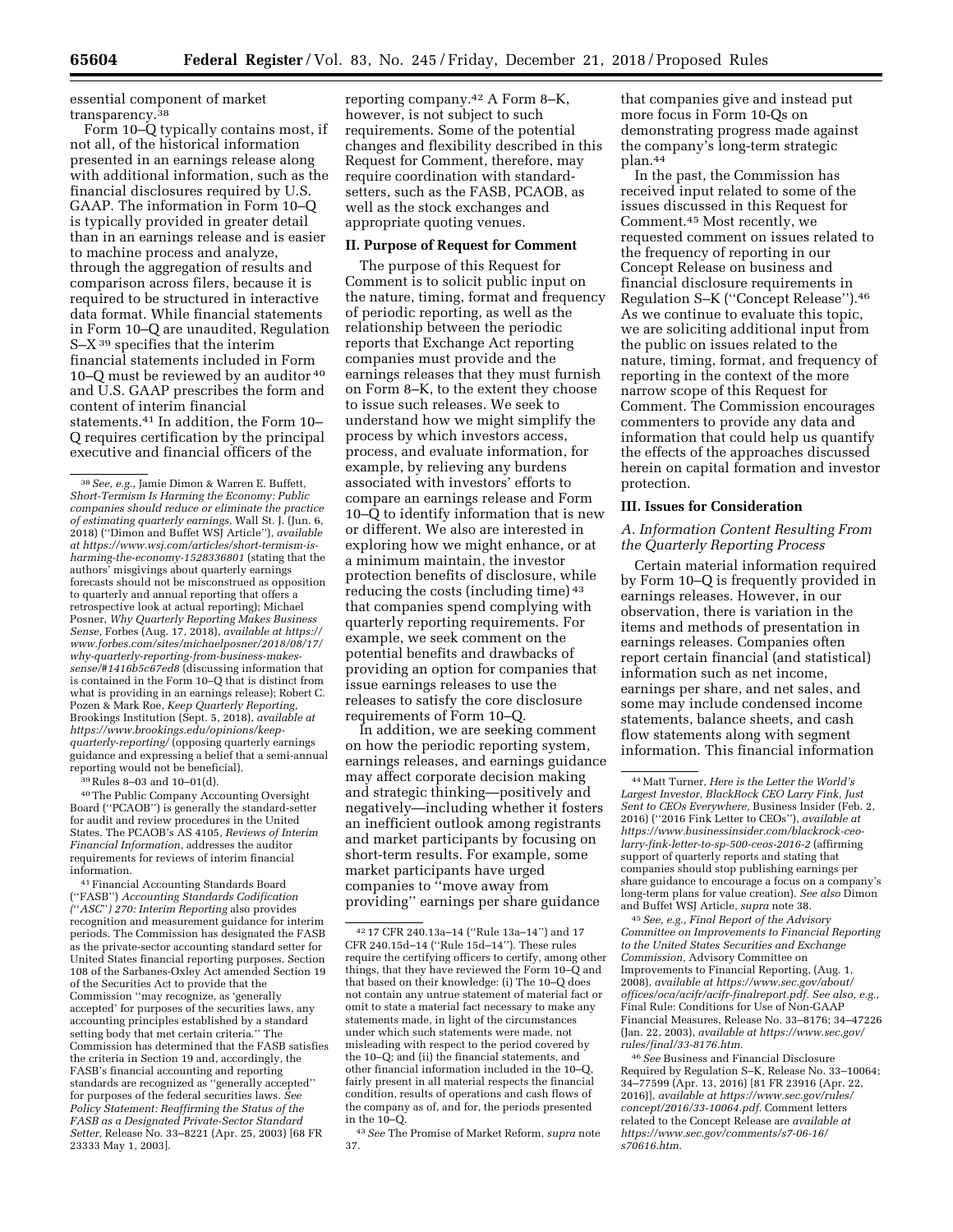is often accompanied by a narrative discussion of the financial information provided. However, more detailed information that is generally reported on Form 10–Q, such as the notes to the financial statements, a detailed and comprehensive Management's Discussion and Analysis, disclosure relating to contractual obligations and market risk, and a description of material changes to previously disclosed risk factors,47 typically does not appear in an earnings release.48 Information included in earnings releases sometimes does not appear in a Form 10–Q. For example, management may provide its expectations of the company's future financial performance or ''forwardlooking earnings guidance'' in the earnings release or on the quarterly earnings call.

#### Request for Comment

1. Why do reporting companies choose to issue earnings releases, most typically quarterly? What are the costs to such companies in preparing earnings releases? Would companies choose to stop issuing these releases if disclosure of quarterly results was not required on Form 10–Q, or would this provide a greater incentive to issue them? Why do some companies choose to file only a Form 10–Q report and not to issue a separate earnings release?

2. Do quarterly earnings releases provide benefits to investors, companies, or the marketplace separate and apart from the Form 10–Q report? If so, please describe the primary benefits. How do investors use earnings guidance to inform their investment decisions? To the extent there are benefits, do they stem largely from the content of the releases, their timing, or other reasons? Do they have any negative effects on investors, companies, or the marketplace? If so, please describe such effects.

3. How do companies determine the information to present in the earnings release? Is there a market standard, or

48 In our observation, the financial information contained in earnings releases is not ordinarily presented in a manner that constitutes interim financial statements pursuant to Rules 8–03 and 10–01. We also note that Rule 10–01(a)(5) includes a presumption that users of the interim financial information have read or have access to the audited financial statements for the preceding fiscal year. Further, it permits the omission of certain footnote disclosures that substantially duplicates the disclosure contained in the most recent annual report to shareholders or audited financial

are companies otherwise generally consistent in the type and amount of information they present in earnings releases? To what extent is the content of earnings releases provided in response to investor and analyst needs or demands? Are such releases satisfying those needs? How would the content of earning releases change if they were required to be filed with the Commission and become subject to applicable liability provisions?

4. Is the Form 10–Q or the earnings release the primary document upon which investors rely when a company provides both? What are the factors or circumstances that an investor considers when determining which document to rely on? Are there any benefits to investors and other market participants from having two sources of historical quarterly financial information, when only one is required? How do investors use quarterly financial information, and how does it inform, if at all, their investments decisions made throughout the year? Are there specific pieces of quarterly information that are important to long-term investors?

5. Are there meaningful differences between the financial information typically provided in an earnings release and the financial information required by Form 10–Q? What accounts for the differences?

6. When a company issues an earnings release that includes much of the information required by Form 10–Q before the form is filed, is the Form 10– Q still useful? Why or why not? How important to investors is the confirmation or interpretation by the Form 10–Q of the information in the earnings release? If investors rely on Form 10–Q as the primary document, is the historical financial information about the quarterly period included in the earnings release useful? Why or why not? Does the fact that Form 10–Qs are filed as opposed to furnished, and include certifications, impact the extent to which investors rely on them? 49 Are there any instances when information disclosed in earnings releases may be useful to investors for purposes of interpreting the content of Form 10–Q? If so, when and how?

7. Does confusion arise from overlapping disclosures in the earnings release and Form 10–Q? If so, are there changes we could make to our rules that would discourage the practice of providing earnings releases that contain information that is different than what is contained in Form 10–Q? Are there unnecessary burdens to investors or other market participants associated

with reviewing, comparing, and digesting two presentations of similar financial information?

8. Some have suggested that the practice of providing quarterly forwardlooking earnings guidance creates an undue focus on short-term financial results and thereby negatively affects the ability of companies to focus on long-term results.<sup>50</sup> Is this the case and, if so, are there changes we could make to our rules that would discourage this practice or address this concern? For example, should we require that earnings guidance be filed with or furnished to the Commission? Are there other factors that promote a focus on short-term results? If so, what are they and what is their impact on investors and companies?

9. What are the specific benefits of the required Form 10–Q disclosures to investors and the marketplace separate and apart from the earnings releases? Do they stem largely from the incremental financial statement disclosures, incremental management discussion and analysis, auditor review, officer certificates or other items? Are there sections of the Form 10–Q that are particularly informative for investors? Are there any quarterly disclosure requirements that we should eliminate because they elicit disclosures that are not material to investors to make it easier for investors to focus on the disclosures that are material? If so, which requirements should be eliminated?

10. Do the XBRL requirements of Form 10–Q enhance accessibility and/or usability of quarterly information relative to what is available from earnings releases, which are not required to be structured for machine readability or processing? 51 If so, how is

51*See* Item 601(b)(101) of Regulation S–K. *See also* Ken Tysiac, *Driving Faster Decisions,* Journal Continued

<sup>47</sup>Pursuant to Rule 13a–13(d) and Rule 15d– 13(d), the information presented to satisfy the requirements of Part I Items 1, 2 and 3 shall not be deemed filed for purposes of Section 18 of the Exchange Act or otherwise subject to the liability of that section, but shall be subject to other provisions of the Exchange Act.

<sup>49</sup> See General Instruction F of Form 10–Q.

<sup>50</sup>*See, e.g.,* Dimon and Buffet WSJ Article, *supra*  note 38 (stating that public companies should move ''away from providing quarterly earnings-per-share guidance'' because it ''often leads to an unhealthy focus on short-term profits at the expense of longterm strategy, growth and sustainability''); 2016 Fink Letter to CEOs, *supra* note 44 (noting that ''CEOs should be more focused in these reports on demonstrating progress against their strategic plans than a one-penny deviation from their EPS targets or analyst consensus estimates''). *See also, e.g.,*  Darr, Rebecca and Tim Killer, *How to Build an Alliance Against Corporate Short-Termism,*  McKinsey & Company (Jan. 2017), *available at [https://www.mckinsey.com/business-functions/](https://www.mckinsey.com/business-functions/strategy-and-corporate-finance/our-insights/how-to-build-an-alliance-against-corporate-short-termism)  [strategy-and-corporate-finance/our-insights/how-to](https://www.mckinsey.com/business-functions/strategy-and-corporate-finance/our-insights/how-to-build-an-alliance-against-corporate-short-termism)[build-an-alliance-against-corporate-short-termism](https://www.mckinsey.com/business-functions/strategy-and-corporate-finance/our-insights/how-to-build-an-alliance-against-corporate-short-termism)*  (stating that longer-term investors, who have ''an outsize influence on a company's share price over time'' due to their ownership of seven in ten shares of U.S. companies, ''generally oppose earnings guidance, especially quarterly guidance'' and ''don't like quarterly calls and find them a waste of time'' due to the quality of the calls).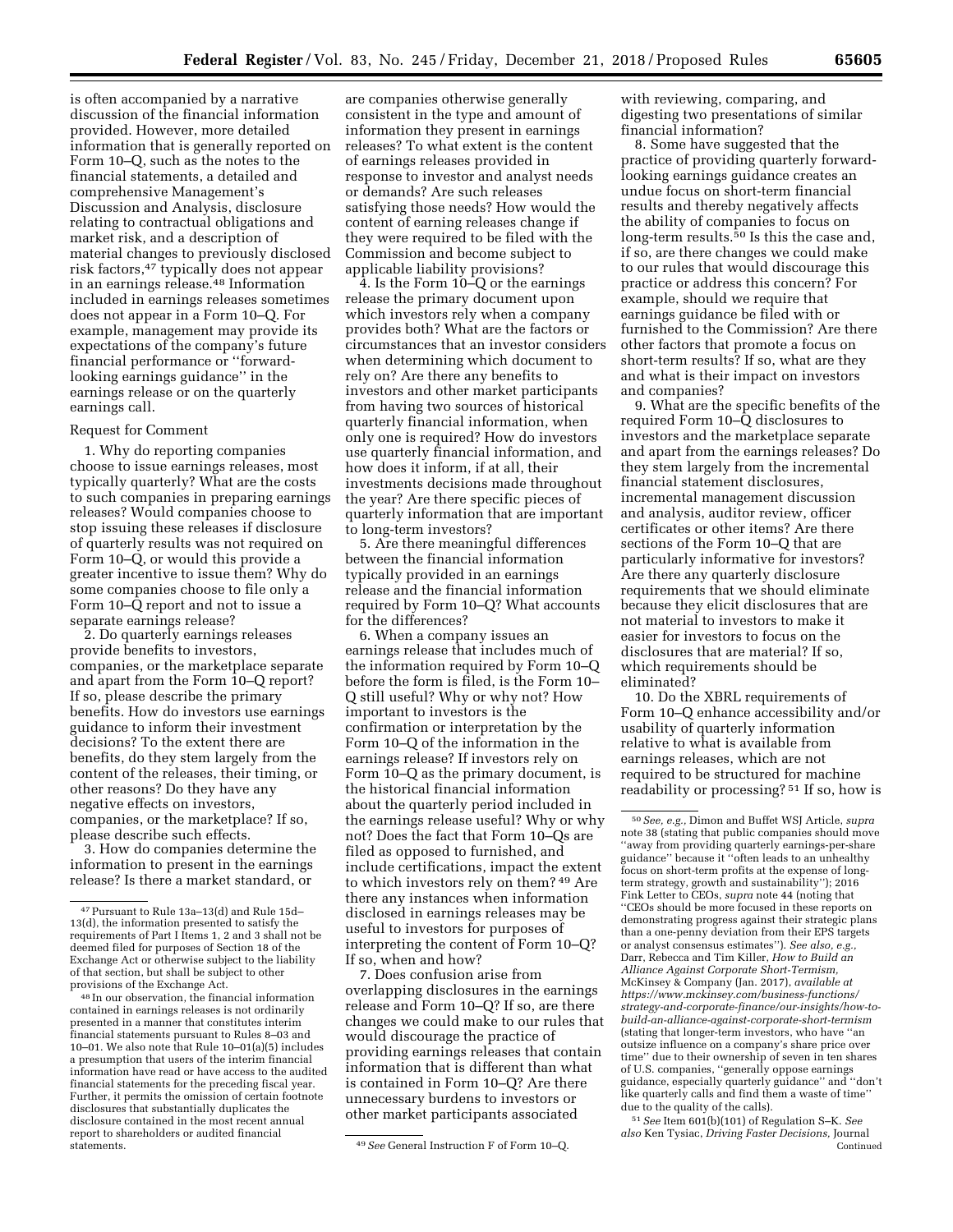that information used and by whom? Would similar benefits be achieved if companies structured earnings releases using XBRL? Why or why not? How would the costs of structuring earnings releases in XBRL compare to the costs of complying with the XBRL requirements for Form 10–Q?

11. What is the impact of the auditor review requirement of quarterly financial information on investors, companies, and other market participants? Do investors value the independent auditor review of quarterly financial information? Why or why not? Does the auditor review requirement have a relationship to the cost of capital for companies? If so, how?

12. What are the cost burdens associated with the preparation of a Form 10–Q? Are these cost burdens borne solely from the preparation of the Form 10–Q? How do the costs of preparation vary among different sections of the report? Would there be costs to a company to the extent it does not file a Form 10–Q? Would additional cost burdens be associated with the preparation of a registration statement in which a company would otherwise incorporate by reference a previously filed Form 10–Q?

13. Are there other sources of information investors use to supplement information from earnings releases or quarterly reports? If so, please describe these sources.

14. Are there approaches the Commission should consider to help alleviate any burden associated with the preparation of a Form 10–Q without adversely affecting the total mix of information provided to investors? For example, should we permit companies to omit certain disclosures currently furnished on Form 10–Q, such as unregistered sales of securities, so long as the information is provided elsewhere, such as on their websites? If so, should the information provided elsewhere be expressly incorporated by reference into the Form 10–Q, such that the same liability attaches to the disclosure of that information? What would be the benefits and drawbacks to investors and other market participants of such additional flexibility?

# *B. Timing of the Quarterly Reporting Process*

Some companies issue an earnings release prior to filing the associated Form  $10-Q$ ,<sup>52</sup> though, as noted above, many companies now issue earnings

releases concurrently with the filing of these forms. While we did not specifically solicit comment in the Concept Release on issues related to earnings releases, some commenters nonetheless provided input on this topic.53 One commenter suggested requiring registrants to file Form 10–Q simultaneously with any earnings release filed or furnished on Form 8–K, on the ground that this would help investors to be more informed and better able to address issues with management on earnings calls.54 Other commenters suggested requiring the Form 10–Q to be filed prior to earnings releases and earnings calls to allow analysts to digest U.S. GAAP disclosures before receiving earnings release information, which may include non-U.S. GAAP disclosures.55 Finally, one commenter suggested that structured reporting in XBRL format is most effective when it is applied broadly to all aspects of reporting, including earnings releases.56

#### Request for Comment

15. One study indicates that the ''average public company needed 31.7 days to announce its earnings . . . and another four days after that to file its formal quarterly report.'' 57 The study finds that companies that release both documents on the same day tend to ''take more time to deliver those pronouncements,'' while companies that publish an earnings release ''soon after the end of the quarter take more time to file their quarterly report."<sup>58</sup> Why do some companies publish an earnings release before filing Form 10– Q while other companies publish an earnings report and file Form 10–Q on the same day or near the same time? Should the Commission take any action to address time lapses between an earnings release and Form 10–Q, and if so, what action? If the Commission should take action to facilitate a decrease in this delay, what is the best mechanism to facilitate such a decrease? Is it more or less burdensome to issue the two documents concurrently?

16. What is the impact on investors and other market participants participating in earnings calls when a company publishes its earnings release before filing its Form 10–Q? Are investors or other market participants disadvantaged at the time of the earnings call by not having access to the more detailed information contained in the Form 10–Q? If so, what are those disadvantages? Do the same disadvantages exist for the fourth quarter earnings release in comparison to the filing of Form 10–K?

17. To what extent are auditors involved with earnings releases? Does such involvement or the auditor review of the quarterly financial statements contribute to any delay between publication of an earnings release and the filing of a Form 10–Q? If so, how? What steps could or should be taken to help ameliorate this delay? Do auditors conduct their review of quarterly financial information in phases due to companies' preparation of two reporting documents? If so, does this result in efficiencies or inefficiencies based upon the nature of the two disclosure documents?

# *C. Earnings Release as Core Quarterly Disclosure*

The Commission is requesting comment on different ways to alleviate burdens related to Form 10–Q reporting while maintaining investor protection. Among other approaches, we are requesting comment on whether we should provide an option for companies that issue earnings releases to use the releases to satisfy the core financial disclosure requirements of Form 10–Q. Under this option, a company would use its Form 10–Q to supplement a Form 8–K earnings release with additional material information required by the Form 10–Q not already presented in the Form 8–K or alternatively incorporate by reference disclosure from the Form 8–K earnings release into its Form 10–Q (the ''Supplemental Approach''). For example, registrants that do not provide interim financial statements in accordance with Regulation  $S-X<sup>59</sup>$  in the earnings release would be required to include them in the Form 10–Q under the Supplemental Approach.

### Request for Comment

18. To what extent do companies take advantage of General Instructions D.1 and D.2 of Form 10–Q to satisfy the

of Accountancy (Apr. 13, 2015), *available at [https://](https://www.journalofaccountancy.com/issues/2015/apr/data-driven-auditing.html)  [www.journalofaccountancy.com/issues/2015/apr/](https://www.journalofaccountancy.com/issues/2015/apr/data-driven-auditing.html)  [data-driven-auditing.html.](https://www.journalofaccountancy.com/issues/2015/apr/data-driven-auditing.html)* 

<sup>52</sup>*See* A Growing Disparity in Earnings Disclosure Mechanisms.

<sup>53</sup>*See* Concept Release at 280.

<sup>54</sup>*See* letter from R.G. Associates, Inc. (July 6, 2016).

<sup>55</sup>*See* letters from Council of Institutional Investors (July 8, 2016), Railpen Investments (July 21, 2016), and California State Teachers' Retirement System (July 21, 2016).

<sup>56</sup>*See* letter from CFA Institute (Oct. 6, 2016). 57*How Long Does It Take to Announce Earnings?*  Calcbench, Inc. (Oct. 20, 2016), *available at [https://](https://www.calcbench.com/home/pdf?name=CB-EarningsDays-Advisory-20161027.pdf) [www.calcbench.com/home/pdf?name=CB-](https://www.calcbench.com/home/pdf?name=CB-EarningsDays-Advisory-20161027.pdf)[EarningsDays-Advisory-20161027.pdf](https://www.calcbench.com/home/pdf?name=CB-EarningsDays-Advisory-20161027.pdf)*. 58 *Id.* 

<sup>59</sup> Item 1 of Form 10–Q requires interim financial statements in accordance with Rule 8–03 or 10–01. These rules require disclosures either on the face of the financial statements or in accompanying footnotes sufficient so as to make the interim information presented not misleading. ASC 270– 10–50–1 also requires certain disclosures that must be provided at a minimum when reporting companies report summarized financial information at interim dates.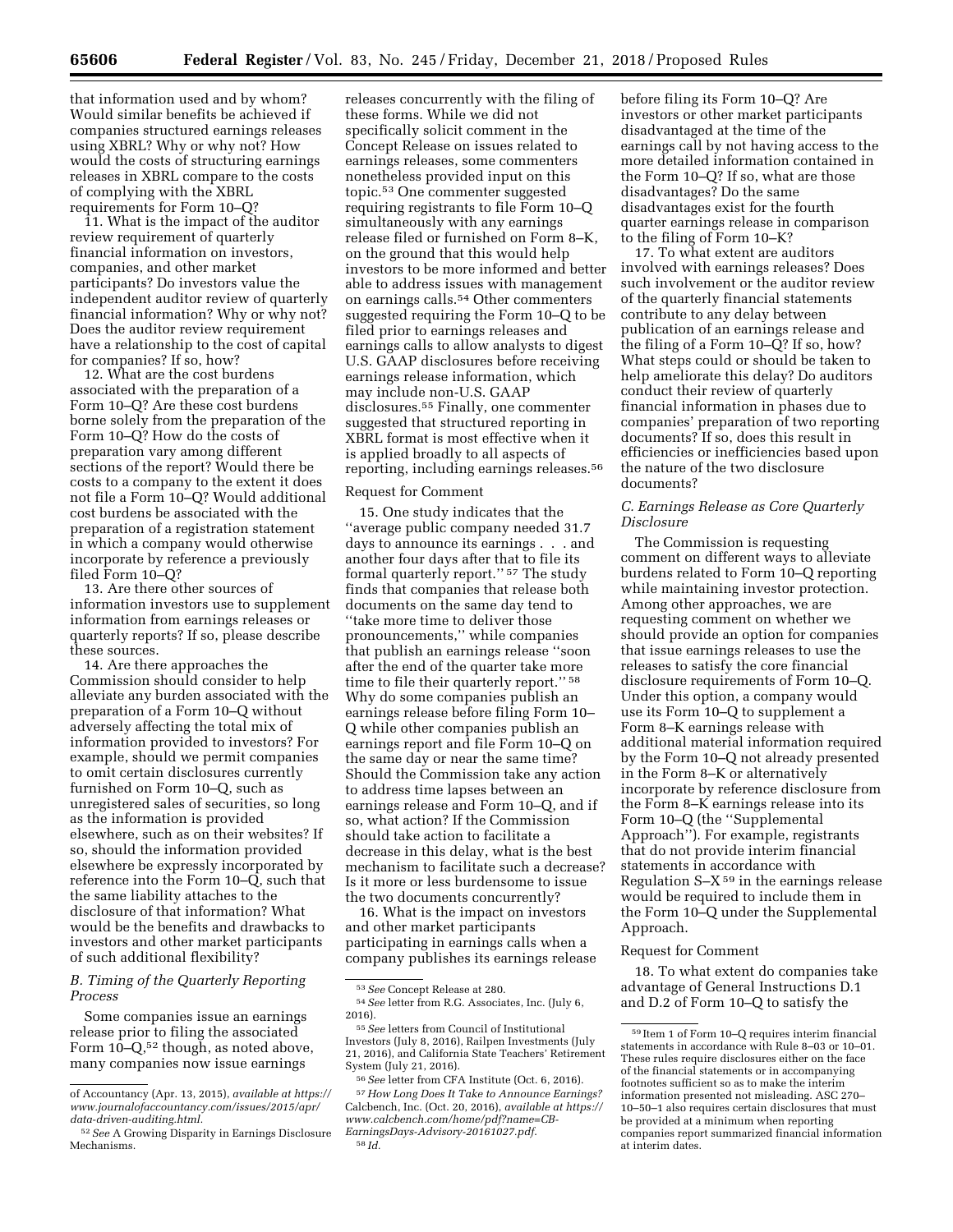requirements of Form 10–Q? 60 What changes to our rules, if any, would increase the use of these Instructions? Is the required quarterly reporting process complex and burdensome for investors or companies? If so, how is it complex and burdensome? If so, what approaches should we consider apart from the Supplemental Approach (hereafter ''other suggested approach'') to simplify the process by which investors collect and evaluate information and ease the burdens associated with the publication of earnings releases and the preparation and filing of Form 10–Q without adversely affecting the total mix of information provided to investors?

19. Should Commission rules, accounting standards, and auditing standards allow for the interim financial statements to be separated so that certain parts could be presented only in the earnings release to satisfy the Form 10–Q requirements under the Supplemental Approach or other suggested approach? For example, should a registrant be able to present condensed interim income statements only in the earnings release and the remaining Regulation S–X required interim statements and footnotes in the Form 10–Q? What changes would be needed to the current accounting and/or auditing standards to accomplish such separation? Would separation of the financial statements help, harm, or have no effect on an investor's ability to evaluate a company's performance?

20. Should information in an earnings release that is submitted on Form 8–K be allowed to satisfy the Form 10–Q requirements? Why or why not, and if so to what extent? What are the potential benefits and drawbacks to investors, companies, and other market participants of the Supplemental Approach or other suggested approach?

21. If companies were permitted to omit from Form 10–Q information already contained in a Form 8–K earnings release, what specific information should they be allowed to omit? Is there any earnings release information that should not be allowed to satisfy the requirements of Form 10– Q? Would companies be likely to rely on the Supplemental Approach or other suggested approach, if available? If so, would certain types of companies benefit more from the Supplemental

Approach other suggested approach than others?

22. If we adopt the Supplemental Approach or other suggested approach, should we require the relevant Form 8– K to be filed rather than furnished? 61 Should we further require the relevant Form 8–K to be incorporated by reference into the Form 10–Q, in whole or in part? Should we require a hyperlink from the Form 10–Q to the relevant Form 8–K? Should we require the relevant Form 8–K to include certain disclosures that are otherwise required in Form 10–Q? If so, which disclosures should be required and why?

23. Are there issues or concerns with the above approaches in relation to a registration statement and the ability to incorporate by reference? If so, please describe. For example, should a company relying on the Supplemental Approach or other suggested approach have to incorporate by reference the historical financial information in its earnings release into a Securities Act registration statement so that Securities Act liability would apply to that information, just as such liability applies to Form 10–Q information that is incorporated by reference into a registration statement?

24. Would the Supplemental Approach or other suggested approach affect the quantity, quality, or nature of the disclosure being made to the public? If so, how? Would the Supplemental Approach or other suggested approach simplify or complicate the process by which investors collect and evaluate information? How would the Supplemental Approach or other suggested approach affect investors' evaluation of company performance? Overall, what impact would the Supplemental Approach or other suggested approach have on investors?

25. Would the Supplemental Approach affect the timing of earnings releases? If so, how? If we implement the Supplemental Approach or other suggested approach, should we modify the due date of Form 10–Q? Why or why not, and if so, how?

26. How should the Supplemental Approach or other suggested approach take into consideration the XBRL requirements of Form 10–Q? If

information currently required to be structured using the XBRL format on Form 10–Q were instead only disclosed in an unstructured format on Form 8– K, would this adversely affect investors or other market participants?

27. If an earnings release were used to satisfy the requirements of Form 10–Q, should any financial statements included in an earnings release be subject to auditor review procedures at the time the Form 8–K is filed? Why or why not?

28. Would the Supplemental Approach or other suggested approach reduce or add to companies' disclosure or auditor review burdens? How should the Supplemental Approach other suggested approach take into consideration the requirements regarding disclosure controls and procedures set forth in Rules 13a–15 and 15d–15,62 as well as the related officer certification requirements, which apply to Forms 10–Q but not to earnings releases furnished on Form 8–K? 63

29. Does the Supplemental Approach or other suggested approach raise concerns regarding a company's liability under the federal securities laws? If so, please explain.

## *D. Reporting Frequency*

As noted above, we previously solicited public input on issues related to the frequency of interim reporting in connection with the Concept Release. Prior to adoption of Form 10–Q in 1970,64 reporting companies were not required to provide specific information on a quarterly basis, other than to satisfy the requirements of Form 8–K.65 However, as noted in the Concept Release, prior to the adoption of Form 10–Q, more than 70% of public companies produced quarterly reports,

64*See* SEC Release No. 34–9004 (Oct. 28, 1970). 65Prior to the adoption of Form 9–K in 1955, reporting companies were only required to provide limited information related to quarterly results in response to requirements on Form 8–K. *See* SEC Release No. 34–5129 (Jan. 27, 1955). With the adoption of Form 9–K, companies were required to report certain financial information on a semiannual basis. *See* SEC Release No. 34–5189 (June 23, 1955). In 1969, the Commission proposed to rescind Form 9–K and adopt Form 10–Q for the reporting of quarterly financial and other information based on the observation that ''Current Reports on Form 8–K [were] not widely used by investors and their advisors. This may be because these reports [were] not filed at regular intervals and they [were] not truly current reports since they need not be filed until 10 days after the end of a month in which a reportable event occurred.'' The Commission reasoned that mandated quarterly reports may ''provide detailed information as a back-up to information released pursuant to timely disclosure policies.'' *See* SEC Release 34–8683 (Sept. 15, 1969).

<sup>60</sup> General Instruction D.1 of Form 10–Q permits companies to incorporate information by reference from a document that meets some or all of the requirements of Part I of Form 10–Q and General Instruction D.2. directs registrants to Exchange Act Rule 12b–23 with respect to other information that may be incorporated by reference in response to all or some of Part II of Form 10–Q.

 $\ensuremath{^{61}}$  The information required by Items 1 (Financial Statements), 2 (Management's Discussion and Analysis of Financial Condition and Results of Operations) and 3 (Quantitative and Qualitative Disclosures About Market Risk) of Part I of the Form 10–Q is not deemed to be filed for purposes of Section 18 of the Exchange Act, but an issuer may choose to file, rather than furnish, earnings release information on Form 8–K, for example, to ensure that a registration statement currently in use does not contain a material omission of the information contained in an earnings release.

<sup>62</sup> 17 CFR 240.13a–15; 17 CFR 240.15d–15. 63Rules 13a–14 and 15d–14.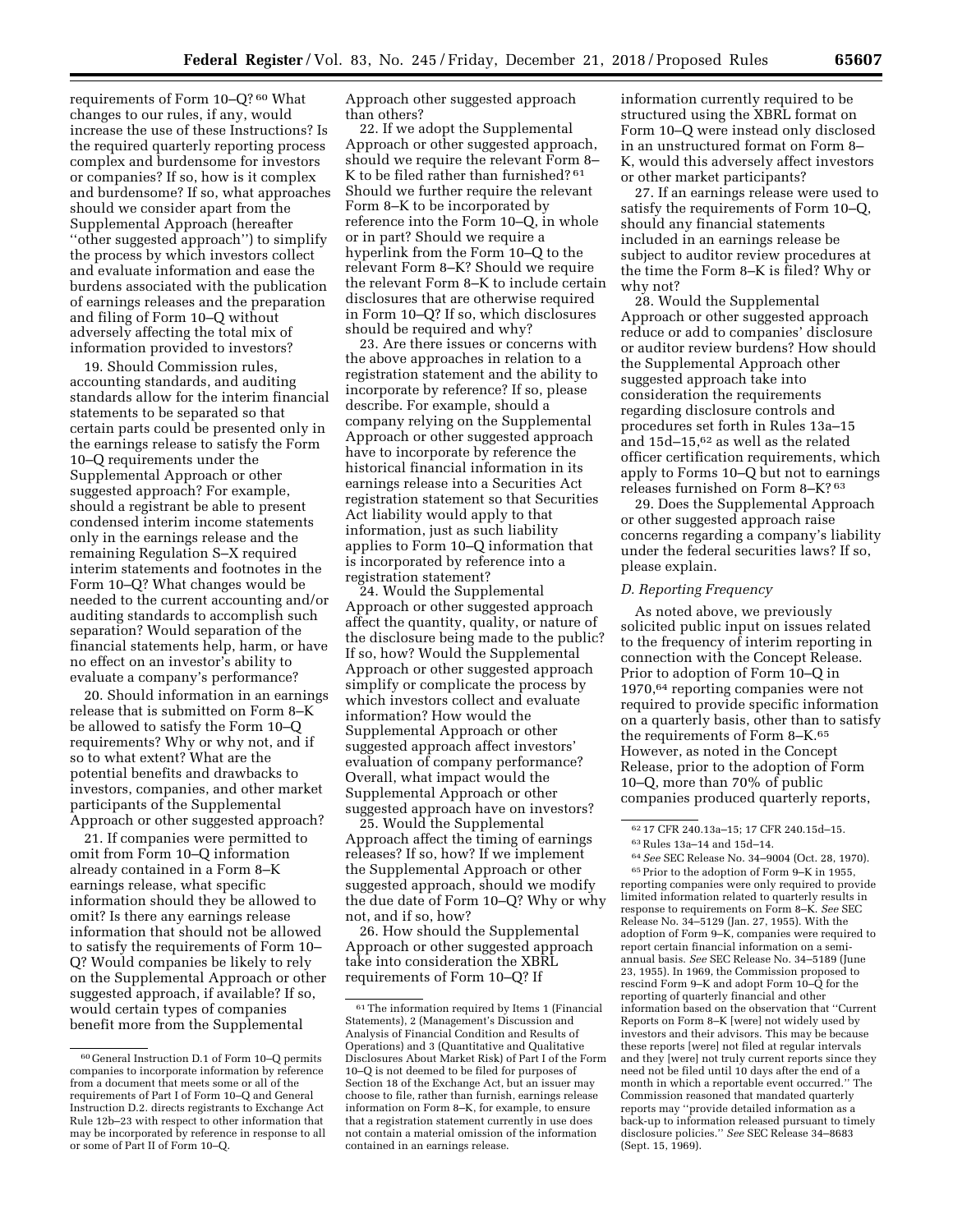partly in response to exchange listing standards.<sup>66</sup>

Commenters' responses to this issue as set forth in the Concept Release were mixed. Many commenters recommended a less-than-quarterly reporting requirement, such as a semiannual reporting requirement, either for all companies or a subset of companies.67 A number of commenters expressly opposed increasing the frequency of reporting,68 with many of these commenters noting the costs and burdens associated with the current quarterly reporting regime as one reason for opposition.69 Many other commenters, citing a wide variety of reasons, specifically supported retaining quarterly reporting.70 Some of these commenters recommended evaluating the content of quarterly reports, rather than changing the frequency.71 Other commenters suggested that semi-annual reporting may increase the risk of insider trading by lengthening the time insiders would be unable to trade in order to comply with the insider trading prohibitions of Section 10(b) and Rule 10b–5.72

We recognize that there is ongoing debate regarding the adequacy and appropriateness of mandated quarterly

68*See* letters from American Bankers Association (July 15, 2016) (''American Bankers Association''); U.S. Chamber of Commerce (July 20, 2016) (''Chamber''); FedEx Corporation (July 21, 2016) (''FedEx''); Business Roundtable (July 21, 2016) (''BRT''); Securities Industry and Financial Markets Association (July 21, 2016) (''SIFMA''); Allstate Insurance Company (July 21, 2016) (''Allstate''); General Motors Company (Sept. 30, 2016); and Financial Executives International (Oct. 3, 2016).

69*See* letters from American Bankers Association; Chamber; FedEx; BRT; SIFMA; and Allstate.

70*See* letters from Sat Parashar (Apr. 20, 2016); A. Whigman (May 4, 2016); SEC Investor Advisory Committee (June 15, 2016); R.G. Associates, Inc. (July 6, 2016); US SIF and US SIF Foundation (July 14, 2016); New York State Society of Certified Public Accountants (July 19, 2016); Investment Program Association (July 21, 2016); Committee on Securities Law, Maryland State Bar Association (July 21, 2016) (''Maryland Bar Securities Committee''); AFL–CIO (July 21, 2016); Bloomberg LP (July 21, 2016); Stephen P. Percoco (July 24, 2016); National Investor Relations Institute (Aug. 4, 2016) (''NIRI''); Institute of Management Accountants (July 29, 2016) (''IMA''); Nasdaq Inc. (Sept. 16, 2016) (''Nasdaq''); and Northrop Grumman Corporation (Sept. 27, 2016).

71*See* letters from Nasdaq and IMA.

72*See* letters from NIRI and Maryland Bar Securities Committee.

reporting.73 As we continue to evaluate the existing reporting frequency, we are soliciting additional input on reporting frequency and what alternate approaches, if any, should be considered that would appropriately address the informational needs of investors while reducing the costs and other burdens on registrants who provide that information.

#### Request for Comment

30. What are the benefits and costs to investors, companies, and other market participants associated with the current reporting frequency model, which requires from domestic issuers quarterly reports on Form 10–Q, annual reports on Form 10–K, and current reports on Form 8–K? Does the frequency of reporting lead managers to focus on short-term results to the detriment of long-term performance? Why or why not? If so, does this negatively affect investors? If so, how? Would less frequent reporting change management decision-making or otherwise positively affect investors? Or does the practice of issuing earnings guidance, including the frequency with which companies issue earnings guidance, lead managers to focus on short-term results to the detriment of long-term performance? Why or why not? Would more frequent reporting change management decisionmaking?

31. Should we move to a semi-annual reporting model for all or certain categories of reporting companies? Why or why not, and to which categories of reporting companies (*e.g.,* smaller reporting companies, non-accelerated filers, emerging growth companies)? Are there other categories of reporting companies, such as by industry, that we should consider? For example, are there any unique considerations we should give to certain commodity trusts, business development companies, and other collective investment vehicles? Would any other frequency of reporting model be more appropriate for these or other types of companies?

32. What would the costs and benefits be to investors, companies, and other market participants of a semi-annual

reporting model for all or certain categories of reporting companies? Are there market practices in place, for example contractually mandated reports to lenders and indenture trustees, that rely on the current regulatory reporting regime? If so, how would these market practices be affected by changes to that regime and what are the downstream effects?

33. Would a change in reporting frequency affect the cost of capital to companies? Why or why not, and if so, how?

34. How would a semi-annual reporting model affect the general use of Form 8–K to report material information? Should we consider any particular additional Form 8–K requirements or triggers under a semiannual reporting model? If so, what type(s)?

35. How would a semi-annual reporting model affect the use of earnings releases? If we were to allow semi-annual reporting, should we require voluntarily published earnings releases, either on a quarterly or semiannual basis, to be filed rather than furnished? Or, if we were to allow semiannual reporting, should we require companies to file earnings releases?

36. Should we allow for additional flexibility by permitting companies to select an approach to periodic reporting that best suits their needs and the needs of their investors? For example, should we allow a company conducting an initial public offering to announce its approach to periodic reporting, such as semi-annual periodic reporting, during registration and implement the elected approach going forward? Should a company be permitted to change its approach to frequency of reporting once it selects a reporting frequency? Why or why not? If it is permitted to change the frequency of reporting after it has established an approach, how often should the company be permitted to change its reporting frequency?

37. What are the downstream effects of changing the reporting frequency to investment companies, investment advisers, broker-dealers, data aggregators, and other users of the reports?

38. Should an emerging growth company or smaller reporting company be permitted to elect a semi-annual reporting frequency?

39. What would the costs and benefits be to investors, companies, and other market participants of moving to a flexible reporting frequency model (rather than a mandatory quarterly or mandatory semi-annual model)? How would a flexible reporting frequency model (rather than a mandatory

<sup>66</sup>*See* Concept Release at 281.

<sup>67</sup>*See* letters from Dylan Schweitzer (Apr. 20, 2016); Legal & General Investment Management (July 20, 2016); National Association of Real Estate Investment Trusts (July 21, 2016); Eric Bormel (July 27, 2016); Ball Corporation (July 19, 2016); Frederick D. Lipman (May 2, 2016); Ernst & Young LLP (July 21, 2016); American Council of Life Insurers (July 19, 2016); Insured Retirement Institute (July 21, 2016); and Committee of Annuity Insurers (July 21, 2016).

<sup>73</sup>*See, e.g.,* Zweig, Jason, *The End of Quarterly Reporting? Not Much to Cheer About,* The Wall Street Journal (Aug. 17, 2018), *available at [https://](https://www.wsj.com/articles/the-end-of-quarterly-reporting-not-much-to-cheer-about-1534540127)  [www.wsj.com/articles/the-end-of-quarterly](https://www.wsj.com/articles/the-end-of-quarterly-reporting-not-much-to-cheer-about-1534540127)[reporting-not-much-to-cheer-about-1534540127.](https://www.wsj.com/articles/the-end-of-quarterly-reporting-not-much-to-cheer-about-1534540127) See also, e.g.,* Whelan, Tensie, *Trump is Right: Quarterly Earnings Reports Should Go,* CNN Money (Aug. 23, 2018), *available at [https://](https://money.cnn.com/2018/08/23/news/trump-quarterly-reporting/index.html) [money.cnn.com/2018/08/23/news/trump-quarterly](https://money.cnn.com/2018/08/23/news/trump-quarterly-reporting/index.html)[reporting/index.html,](https://money.cnn.com/2018/08/23/news/trump-quarterly-reporting/index.html)* and La Croix, Kevin, *Is It Time to End Quarterly Reporting? The D&O Diary*  (Aug. 19, 2018), *available at [https://](https://www.dandodiary.com/2018/08/articles/corporate-governance/time-end-quarterly-reporting/) [www.dandodiary.com/2018/08/articles/corporate](https://www.dandodiary.com/2018/08/articles/corporate-governance/time-end-quarterly-reporting/)[governance/time-end-quarterly-reporting/.](https://www.dandodiary.com/2018/08/articles/corporate-governance/time-end-quarterly-reporting/)*